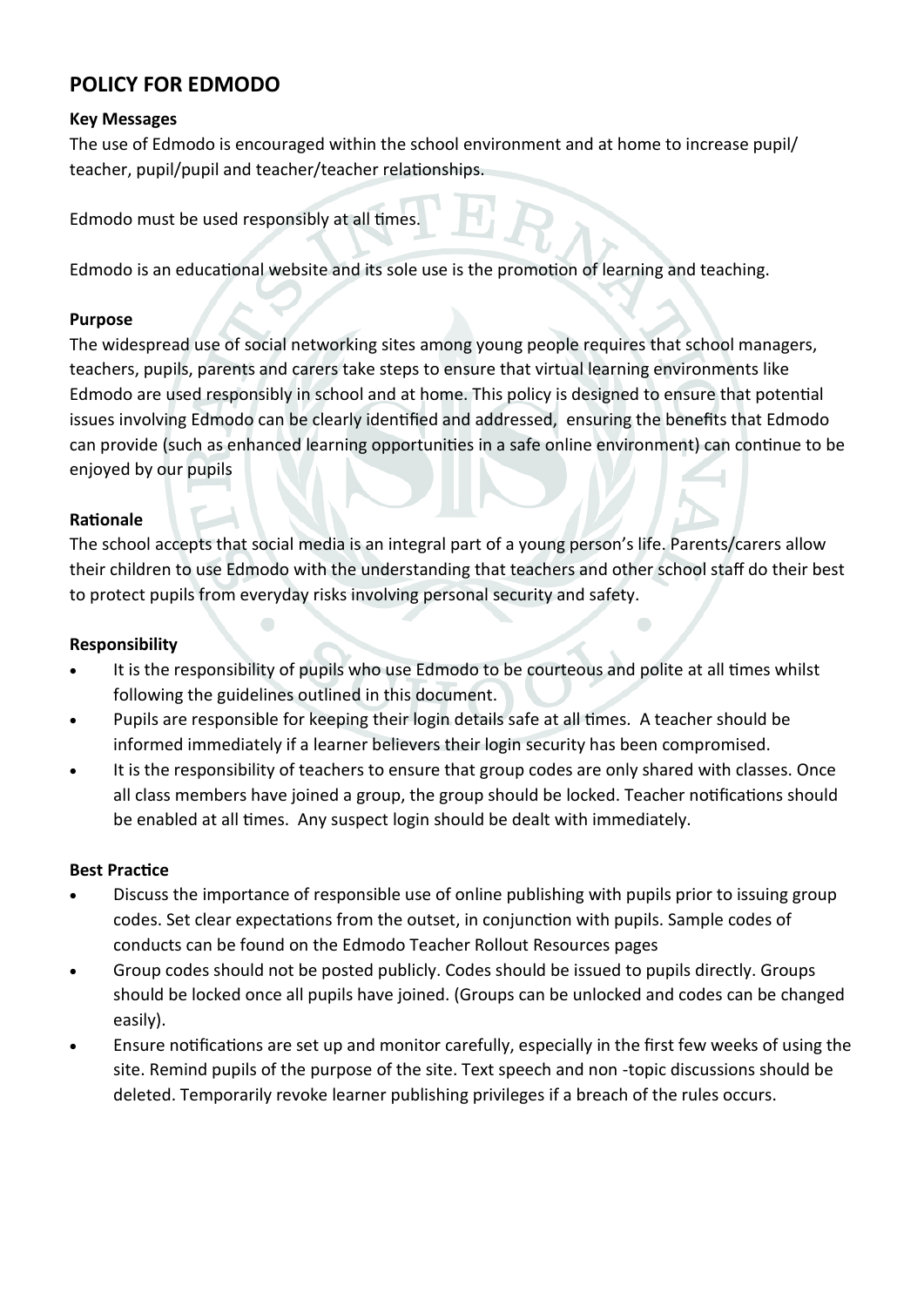# **Benefits**

- Increased motivation as pupilsare able to access resources and teachers in an online environment similar to that of their social networks.
- Ability of teachers to assign work and make available resources for pupils who miss lessons.
- Personal feedback and discussion with teacher and peers –pupils able to share work and discuss ideas together.
- Edmodo is a closed VLE this type of online environment models responsible use of social networking sites for pupils
- Pupils and parents are able to access the Edmodo system on a range of platforms (Computer,
- Tablet and Phone) from any location and at any time.
- The use of Edmodo can increase communication between school and parents. Teachers remain in control of what is posted. Parents can keep a closer eye on their child's progress by viewing assignment grades and teacher feedback. Parents cannot view comments/replies from other pupils

# **Unacceptable Uses**

Pupils, on their own or as part of a wider group, must not use Edmodo to engage in personal attacks, harass other persons, post private information about other persons, upload or share photos or objectionable images. This also includes using mobile devices to photograph or film anyone without their consent. Pupils using mobile devices irresponsibly against other pupils will face disciplinary action. [It should be noted that it is a criminal offence to use the Internet to menace, harass or offend another person. The school may consider it appropriate to involve the police.

### **Parent accounts**

- Every learner has a unique parent code. This code is visible to the learner as soon as they join a group. Teachers using Edmodo should be made aware of this fact.
- Parent accounts give parents access to their child's grades, assignment due dates and teacher
- comments made to assigned work. Parents can add multiple children to their account. Pupils can share their code with more than one parent.
- Parent accounts do not give access to other pupils details.
- Teachers can send posts to all parents of a class. Parents cannot reply to teacher posts.

# **Sanctions**

- Pupils who add inappropriate material to Edmodo will face having their account suspended and their parents contacted.
- Any pupils found posting inappropriate material should be referred in the usual way. Please take a screenshot of the comment and then delete the post.

# **Sanctions**

Pupils who use Edmodo in this way will face disciplinary action from school until a parent/carer can attend school for a meeting. Where a law is broken, the incident will be reported to the police. Pupils should be reminded that "Cyberbullying involves the use of information and communication technologies to support deliberate, repeated, and hostile behaviour by an individual or group, that is intended to harm others."